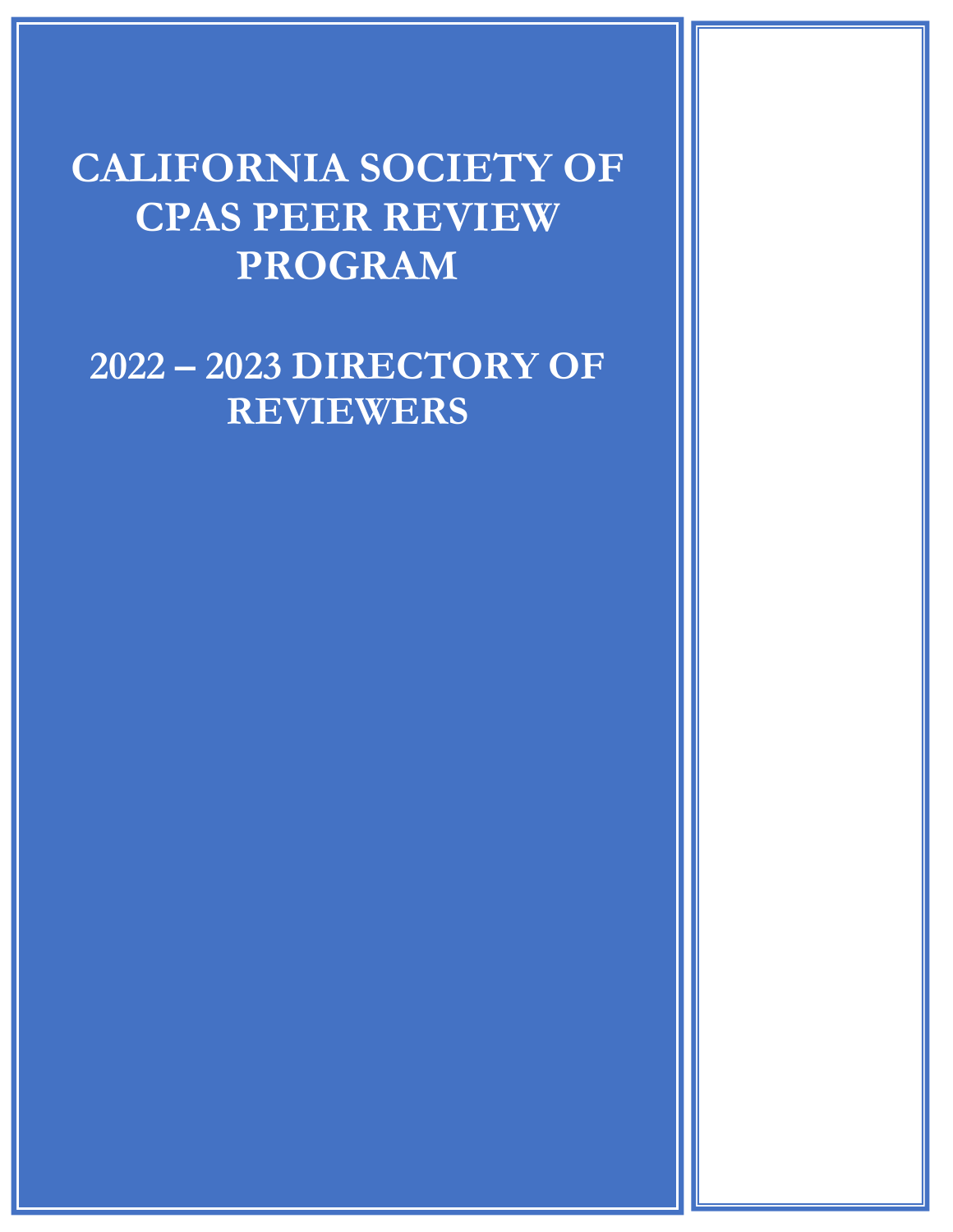# **Introduction**

Welcome to the Peer Review Program Directory of Reviewers. You may call us with questions at (650) 522-3094, and our staff will be ready to assist you, or visit the AICPA's website at [www.aicpa.org](http://www.aicpa.org/) for additional peer review information.

The California Society of CPAs administers the AICPA Peer Review Program for enrolled firms located in California, Arizona and Alaska. The AICPA in North Carolina administers this program through the National Peer Review Committee (NPRC) for firms required to be registered with and inspected by the Public Company Accounting Oversight Board.

The listing of a reviewer in this directory does not constitute an endorsement either by the California Society of CPAs or the AICPA. Specific qualifications for reviewers have been established and are set forth in the Standards for Performing and Reporting on Peer Reviews. **It is the sole responsibility of the firm to decide whether the reviewer they engage to perform their review is appropriately qualified.** 

We have listed the practice and industry codes under "Areas of Experience" in this directory for those firms having system reviews. When the Peer Review Information (PRI) is completed by the firm in PRIMA, it will indicate the areas of audit practice and audits performed in certain industries regardless of the percentage of a firm's practice in these industries. In addition, for the other industries the firm lists the industries where the firm has 10% or more auditing hours. If no industry comprises 10% or more, then we request information on the firm's three largest audit clients. The AICPA database then matches the reviewer's resume to those items checked on the form. This directory is only a partial list of reviewers who choose to be listed.

Information regarding the Peer Review Program is available by contacting the program staff at:

## **California Society of CPAs**

Peer Review Program 1710 Gilbreth Road Burlingame, CA 94010

## **Administrative & Scheduling Matters**

Martin Mitra, Manager Raquel Davidson, Senior Administrator Lisa Rodrigues, Specialist Tel: (650) 522-3094 [peerreview@calcpa.org](mailto:peerreview@calcpa.org) 

**Technical Matters** Vinit Shrawagi, Director Tel: (650) 522-3077 [vinit@calcpa.org](mailto:vinit@calcpa.org)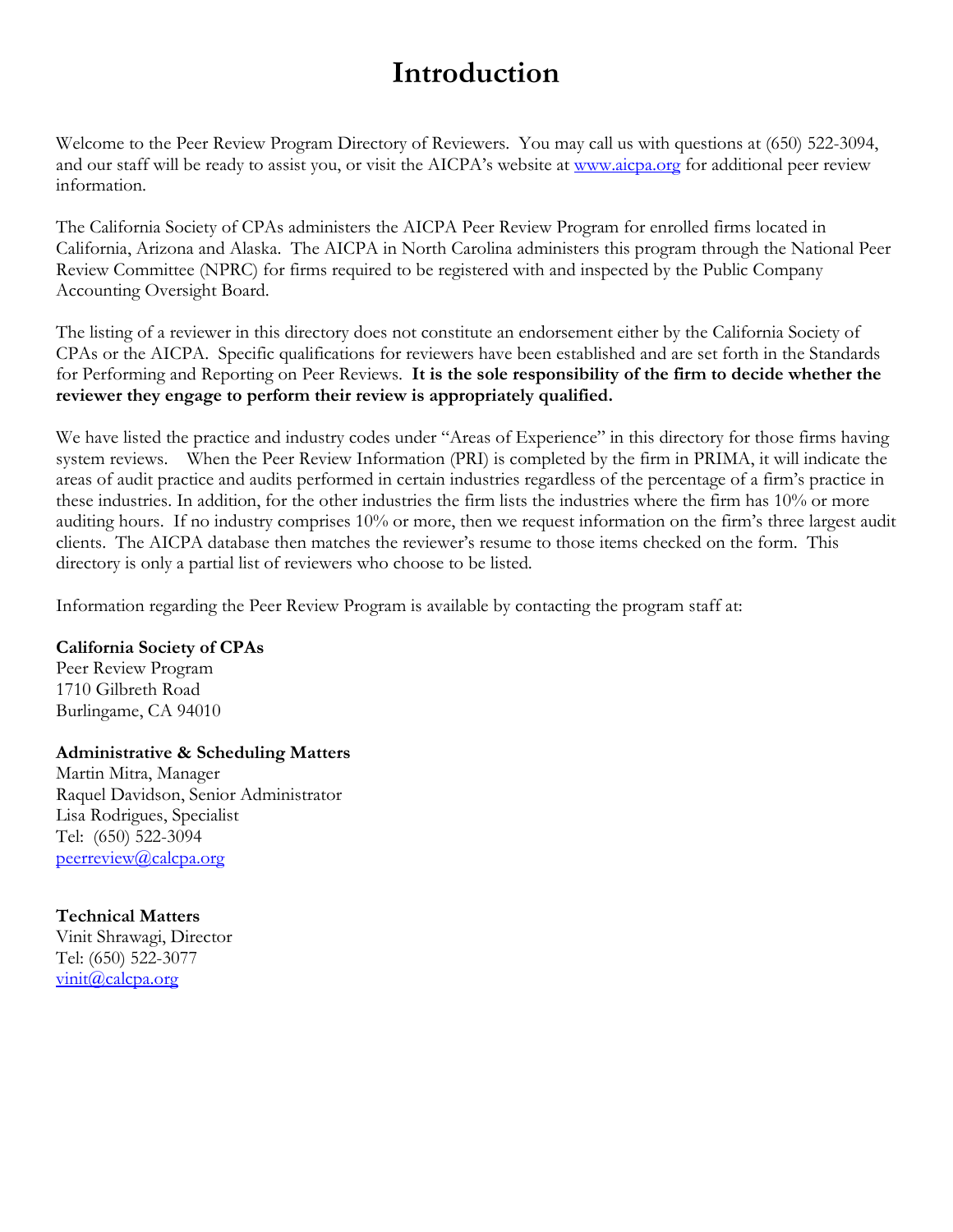#### **MUST SELECT INDUSTRY CODES**

- Audits Under Government Auditing Standards (Yellow Book)
- **(Excluding Single Audit Act (A-133) Engagements)**
- Audits of Federally Insured Depository Institutions subject to the FDICIA (with more than \$500 million or greater in total assets at the beginning of its fiscal year)
- Statements on Standards for Attestation Engagements (SSAE)
- Single Audit Act (A-133) Engagements Under Government Auditing Standards (Yellow Book)
- Service Organizations (SOC 1 Reports)
- Service Organizations (SOC 2 Reports)
- State & Local Governments
- Defined Contribution Plans Full & Ltd. Scope (excluding 403(b) plans)
- Defined Contribution Plans Full & Ltd. Scope (403 (b) plans only)
- Defined Benefit Plans Full & Ltd. Scope
- ERISA Health & Welfare Plans
- ESOP Plans
- Other ERISA Plans
- Non-Carrying Broker-Dealers

#### **OTHER INDUSTRY CODES**

- Audits Under Statements on Auditing Standards (SAS)
- Statements on Standards for Attestation Engagements (SSAE)
- Financial Audits (GAS)
- Attestation Engagements (Examinations, Reviews, or Agreed-Upon Procedures under GAS)
- 030 Reviews of Financial Statements
- Compilations of Financial Statements With Disclosures
- Compilations of Financial Statements That Omit Substantially All Disclosures
- Preparation of Financial Statements With Disclosures (With or Without Disclaimer Reports)
- Preparation of Financial Statements That Omit Substantially All Disclosures (With or Without Disclaimer Reports)
- Examination Engagements (SSAE)
- Review Engagements (SSAE)
- Agreed-Upon Procedures Engagements (SSAE)
- Agricultural, Livestock, Forestry & Fishing
- Airlines
- Auto Dealerships
- Banking
- Casinos
- Colleges and Universities
- Common Interest Realty Associations
- Construction Contractors
- Credit Unions
- Extractive Industries—Oil and Gas
- Extractive Industries—Mining
- Federal Student Financial Assistance Programs
- Finance Companies
- Franchisors
- Property and Casualty Insurance Co.
- Government Contractors
- Health Maintenance Organizations
- Hospitals
- Nursing Homes
- HUD Programs
- Investment Companies and Mutual Funds
- Life Insurance Companies
- Mortgage Banking
- Not-for-Profit Organizations (including voluntary health & welfare organizations)
- Personal Financial Statements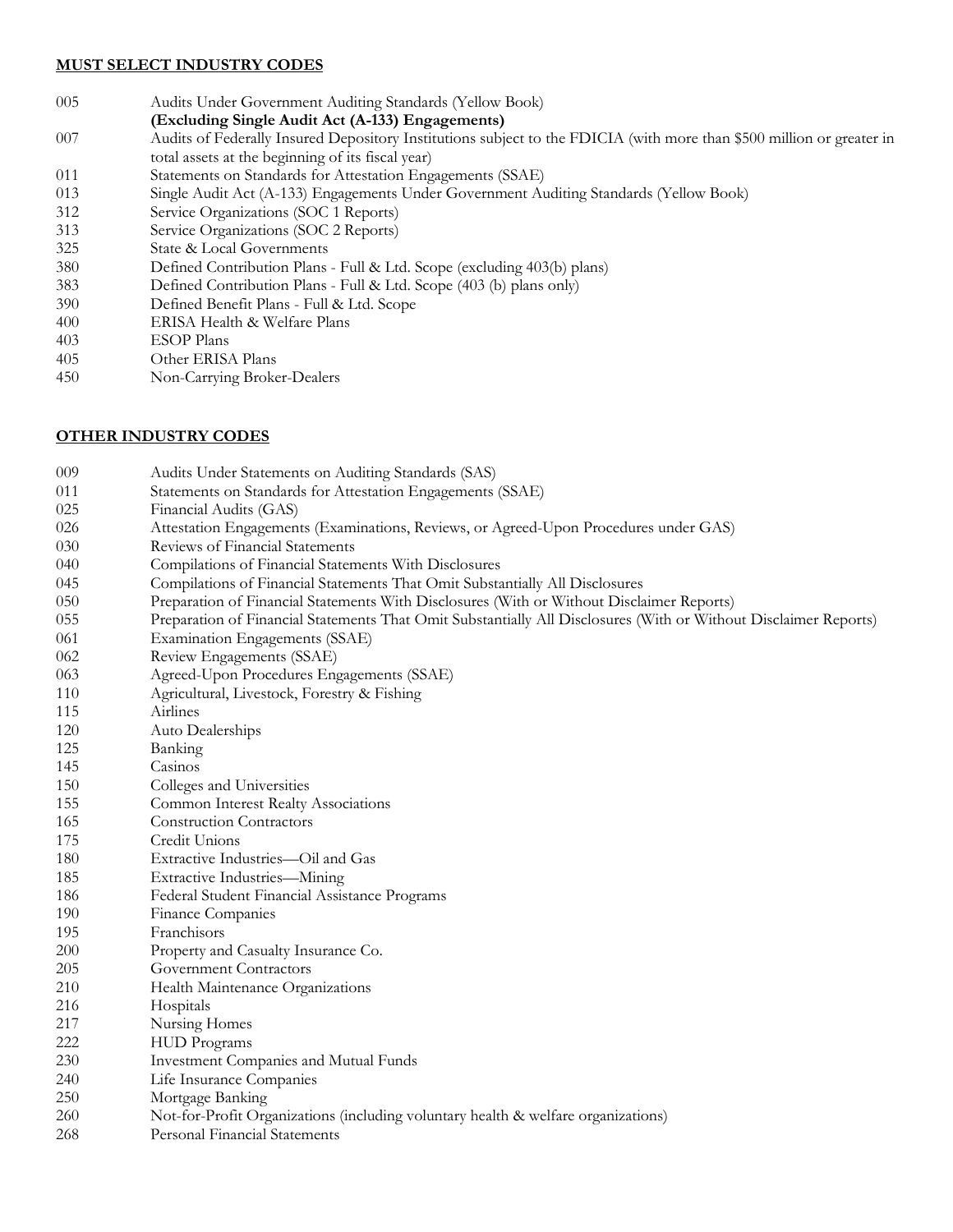| 295 | Real Estate Investment Trusts            |
|-----|------------------------------------------|
| 300 | Reinsurance Companies                    |
| 308 | <b>Rural Utilities Service Borrowers</b> |
| 310 | Savings and Loan Associations            |
| 314 | Service Organizations (SOC 3 Reports)    |
| 320 | School Districts                         |
| 330 | Telephone Companies                      |
| 335 | <b>Utilities</b>                         |
| 450 | Non-Carrying Broker-Dealers              |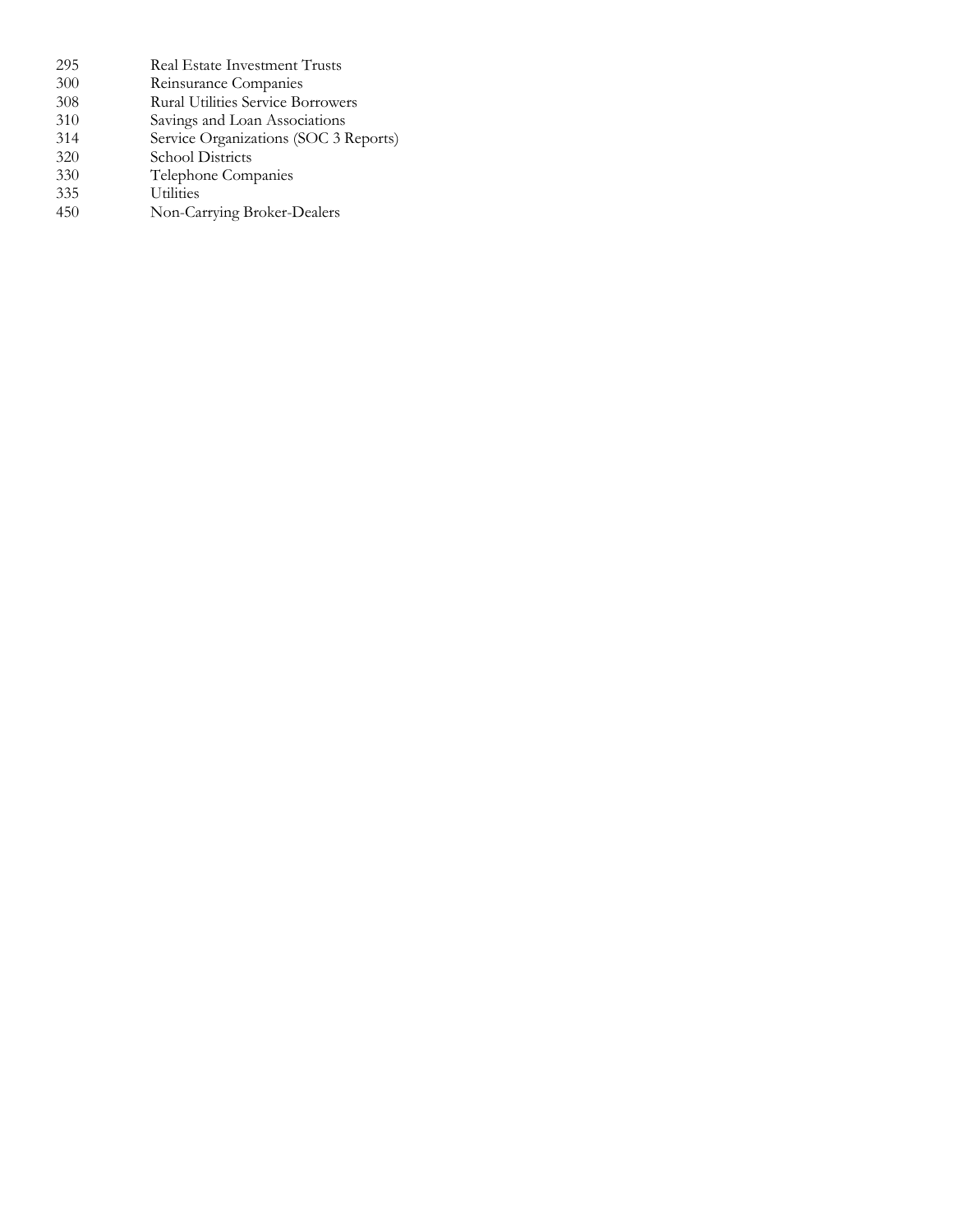| California                                                                                                                                                                                                                                           |                                                       |                                                                                               |
|------------------------------------------------------------------------------------------------------------------------------------------------------------------------------------------------------------------------------------------------------|-------------------------------------------------------|-----------------------------------------------------------------------------------------------|
| Michael R. Blanks CPA Accountancy Corp.<br>1448 Madison Street, Ste. 210<br>Oakland, CA 94612<br>$(510) 868 - 5340$<br>Michael R. Blanks/5767364<br>getblanks@yahoo.com<br>Firm Size: 1<br>Reviews: System, Engagement                               | AICPA Firm #:<br>Areas of Experience: 5, 13, 205, 260 | 900005767430                                                                                  |
| Member of the AICPA Governmental Audit Quality Center.                                                                                                                                                                                               |                                                       |                                                                                               |
| <b>Chek Tan and Company, LLP</b><br>309 4th Ave., Ste. 300<br>San Francisco, CA 94118<br>(415) 673-8573 Fax: (415) 673-0883<br>Dino K. Yue/5512465<br>dinoyue@chektan.com<br>www.chektan.com<br>Firm Size: $10-15$<br>Reviews: System, Engagement    | AICPA Firm #:<br>Areas of Experience: 5, 260, 380     | 900010103553                                                                                  |
| Provide peer review and related services to small firms and sole practitioners since 2011. Dino Yue is a current<br>member of the CA Peer Review Committee. Member of EBPAQC and GAQC.                                                               |                                                       |                                                                                               |
| Tina T. Chiang Accountancy Corporation<br>17870 Castleton St., Ste. 116<br>City of Industry, CA 91748<br>$(626)$ 810-7568<br>Fax: (626) 810-7560<br>Tina T. Chiang/5452252<br>chinesecpa@msn.com<br>Firm Size: $8-15$<br>Reviews: System, Engagement | AICPA Firm #:                                         | 900006205555<br>Areas of Experience: 9, 11, 20, 30, 40, 45, 50,<br>55, 62, 210, 217, 268, 900 |
| Considine & Considine, A. C.<br>8989 Rio San Diego Dr. Ste. 250<br>San Diego, CA 92108<br>$(619)$ 231-1977<br>Fax: (619) 231-8244<br>Ryan M. Williams/1712734<br>$\text{rmw}(a)$ cccpa.com<br>Firm Size: 20 - 49<br>Reviews: Engagement              | AICPA Firm #:                                         | 900010013642<br>Areas of Experience: 5, 150, 155, 205, 222, 250,<br>260, 380, 383             |
| Performing reasonably priced engagement reviews for small firms and practitioners. Also available as a team member<br>for system reviews.                                                                                                            |                                                       |                                                                                               |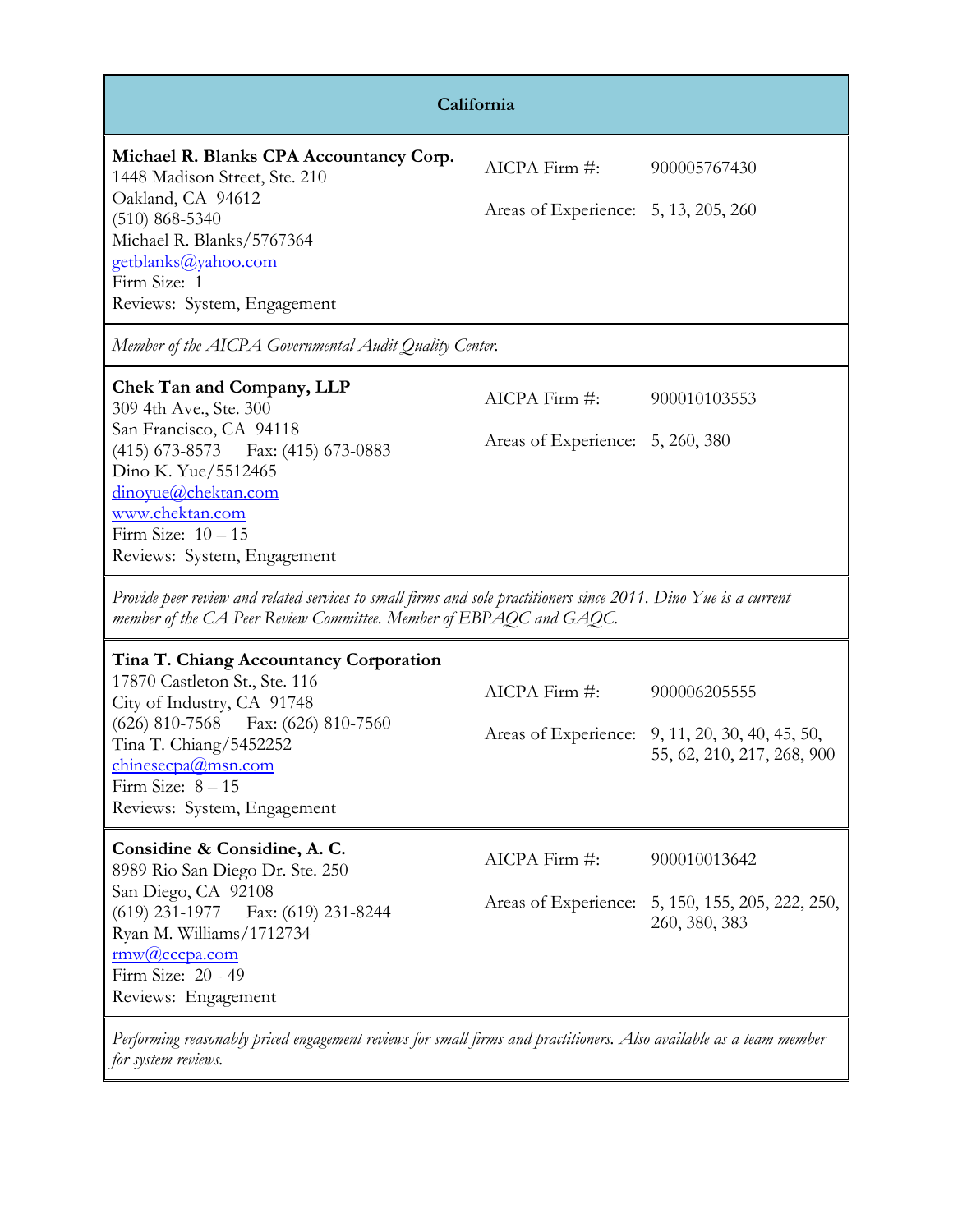| Coughlan Napa CPA Company, Inc.<br>190 Camino Oruga #1<br>Napa, CA 94558<br>$(707)$ 255-0677<br>Fax: (707) 255-0687<br>Constance Coughlan/1506071<br>constance@coughlannapacpaco.com<br>www.coughlannapacpaco.com<br>Firm Size: 2 - 5<br>Reviews: System, Engagement                                                                   | AICPA Firm #:                                  | 900003881319<br>Areas of Experience: 5, 9, 13, 25, 26, 40, 45, 55,<br>63, 110, 155, 260, 325,<br>380, 383 |
|----------------------------------------------------------------------------------------------------------------------------------------------------------------------------------------------------------------------------------------------------------------------------------------------------------------------------------------|------------------------------------------------|-----------------------------------------------------------------------------------------------------------|
| Educational approach to peer review for local and regional firms. Thirty years experience as a peer reviewer. Also Quality<br>Control consultation, inspection and monitoring services. Member of GAQC and EBPAQC.                                                                                                                     |                                                |                                                                                                           |
| Dougherty & Company<br>500 N. Central Ave., Suite 325<br>Glendale, CA 91203<br>(818) 543-3682 Fax: (818) 630-9283<br>Kenneth L. Mersch/5410037<br>Firm Size: 2 - 5<br>Reviews: System, Engagement                                                                                                                                      | AICPA Firm #:<br>Areas of Experience: 260, 380 | 900010096420                                                                                              |
| Our focus is small firms and sole-practitioners. Member of EBPAQC. Licensed in HI and CA. Call or send email<br>to <u>k.mersch@doughertyco.us</u> . We look forward to speaking with you.                                                                                                                                              |                                                |                                                                                                           |
| <b>Farber Hass Hurley, LLP</b><br>9301 Oakdale Avenue, Ste. 230                                                                                                                                                                                                                                                                        | AICPA Firm #:                                  | 900010116242                                                                                              |
| Chatsworth, CA 91311-6541<br>$(818)$ 895-1943<br>Fax: (818) 727-7700<br>Michael B. Hurley/1191764<br>mike.hurley@fhhcpas.com<br>Lawrence McEwen/1153671<br>larry.mcewen@fhhcpas.com<br>Jeff Hass/1159930<br>Jeff.hass@fhhcpas.com<br>Chad Anaya/6459970<br>Chad.anaya@fhhcpas.com<br>Firm Size: 20 - 50<br>Reviews: System, Engagement |                                                | Areas of Experience: 110, 155, 165, 180, 190,<br>195, 216, 230, 260, 312,<br>380, 383, 390, 403, 450      |
| Mike Hurley, Larry McEwen, and Jeff Hass are experienced reviewers. Amy Coy (4544568) is an experienced team                                                                                                                                                                                                                           |                                                |                                                                                                           |

*member. Mike has done close to 1,500 reviews. Team is available to do inspections.*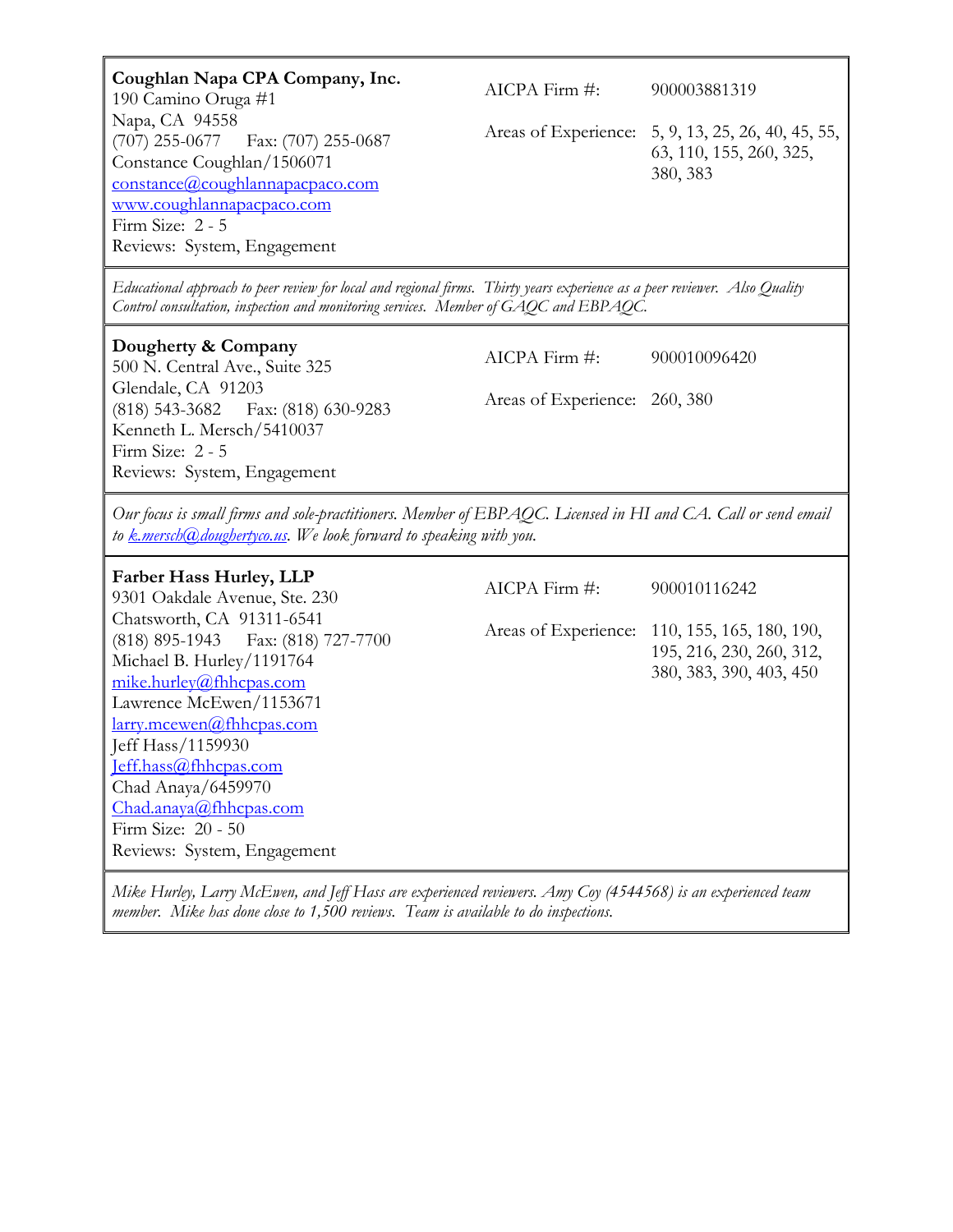**Gatto, Pope & Walwick, LLP** 3131 Camino Del Rio North, Ste. 1200 San Diego, CA 92108 (619) 308-8814 Greg Sallee/1600313 [www.gpw.cpa](http://www.gpw.cpa/)  Firm Size: 20 – 49 (Audit Department: 8) Reviews: Engagement

AICPA Firm #: 900010084160

Areas of Experience: 11, 30, 40, 45, 50, 55, 63, 165, 190, 195, 268,

*Our specialty is smaller firms where we can add value and discuss best practices. We are available to answer your questions [\(gregs@gpw.cpa\)](mailto:gregs@gpw.cpa). Performing engagement reviews since 2010.*

| Gerber & Company, Inc., CPAs<br>1880 Century Park East, #200<br>Los Angeles, CA 90067-1602<br>$(310)$ 432-4048<br>Robert Moutinho/256111608<br>rm@gerberco.com<br>www.gerberco.com<br>Firm Size: $6-10$<br>Reviews: System, Engagement                                                     | AICPA Firm $\#$ :<br>Areas of Experience: | 900001096294                                                                  |
|--------------------------------------------------------------------------------------------------------------------------------------------------------------------------------------------------------------------------------------------------------------------------------------------|-------------------------------------------|-------------------------------------------------------------------------------|
| <b>Grant Bennett Associates, APC</b><br>10850 Gold Center Dr., Ste. 260<br>Rancho Cordova, CA 95670<br>$(916)$ 922-5109 Fax $(916)$ 641-5200<br>Dawn Brenner/1172664<br>dawn@gbacpa.com<br>Michael Marucheau/1562189<br>mike@gbacpa.com<br>Firm Size: 11-19<br>Reviews: System, Engagement | $AICPA$ Firm $\#$ :                       | 90010026658<br>Areas of Experience: 5, 13, 25 200, 260, 300,<br>325, 380, 383 |

*Member of AICPA Peer Review Board, CA PRC, EBPAQC and GAQC. Having been able to work with so many firms over the years, we are able to adapt to your system and are in a unique position to be able to provide helpful suggestions where we can.*

| <b>GYL LLP</b><br>4120 Concours, Suite 100                                                                                                                                                   | $AICPA$ Firm $#$ : | 900010143437                                                                                            |
|----------------------------------------------------------------------------------------------------------------------------------------------------------------------------------------------|--------------------|---------------------------------------------------------------------------------------------------------|
| Ontario, CA 91764<br>(909) 948-9990 Fax: (909) 948-9633<br>John Lerias/1095996<br>$\frac{\text{iohn}(a)$ gylcpa.com<br>www.gylcpa.com<br>Firm Size: $20 - 49$<br>Reviews: System, Engagement |                    | Areas of Experience: 5, 9, 11, 13, 63, 110, 120,<br>155, 165, 186, 222, 260,<br>268, 325, 380, 390, 400 |
| Our approach is practical, effective and friendly to your peer review process. Members of AICPA EBPAQC and                                                                                   |                    |                                                                                                         |

*GAQC.*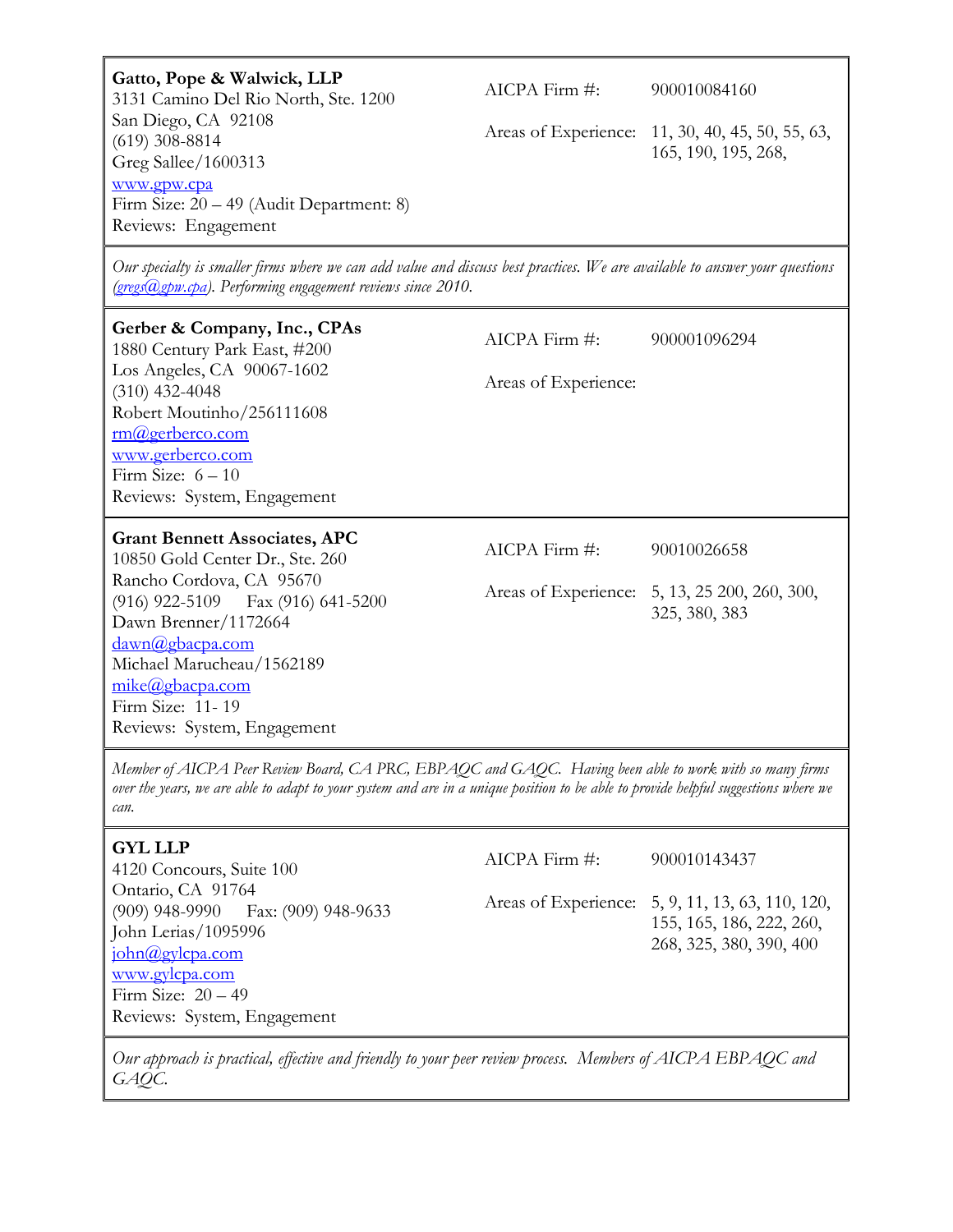| Perry M. Henderson, CPA<br>P.O. Box 1192<br>Redlands, CA 92373<br>$(909)$ 792-4268<br>Perry M. Henderson/1081079<br>perry@pmhendersoncpa.com<br>Firm Size: 1<br>Reviews: System, Engagement                                                                                                           | $AICPA$ Firm $\#$ :<br>Areas of Experience: 155, 260 | 900010107304                                                                                                      |
|-------------------------------------------------------------------------------------------------------------------------------------------------------------------------------------------------------------------------------------------------------------------------------------------------------|------------------------------------------------------|-------------------------------------------------------------------------------------------------------------------|
| Performed over 1,000 reviews for small firms. Specializing in non-profit and small business. Past member of the Peer<br>Review Committee, and AICPA Government Audit Quality Center executive committee.                                                                                              |                                                      |                                                                                                                   |
| HKG, LLP<br>100 W. Walnut St. 7th Flr.<br>Pasadena, CA 91124<br>$(626)$ 389-1245 Fax: $(626)$ 538-1710<br>Curt Natham/1525000<br>cnatham@hkgcpa.com<br>Firm Size: 20 - 49<br>Reviews: System, Engagement                                                                                              | AICPA Firm #:                                        | 900010138119<br>Areas of Experience: 5, 9, 11, 13, 62, 63, 120,<br>165, 190, 195, 205, 217,<br>230, 250, 260, 268 |
| Performing peer reviews since 1995. We also provide annual inspection assist services. Member of the AICPA EBP<br>and Governmental Audit Quality Centers. We currently do multiple peer reviews in CA, NV and HI.                                                                                     |                                                      |                                                                                                                   |
| Mah & Associates, LLP<br>201 California Street, Suite 411<br>San Francisco, CA 94111<br>(415) 981-1111   Fax: (415) 982-1111<br>Yolanda C. Aquino/1694455<br>yolanda@mahllp.com<br>www.mahllp.com<br>Firm Size: $22 - 25$                                                                             | $AICPA$ Firm $#$ :                                   | 900010148729<br>Areas of Experience: 5, 30, 40, 45, 63, 205, 260                                                  |
| Reviews: System, Engagement                                                                                                                                                                                                                                                                           |                                                      |                                                                                                                   |
| Mann, Urrutia, Nelson, CPAs & Assoc.<br>1760 Creekside Oaks Dr., Ste. 160<br>Sacramento, CA 95833<br>$(916)$ 929-0540<br>Fax: (916) 929-0541<br>Justin Williams/1705666<br>$\frac{\text{i} \text{j} \text{w}}{a}$ muncpas.com<br>www.muncpas.com<br>Firm Size: 20 - 49<br>Reviews: System, Engagement | AICPA Firm #:<br>Areas of Experience:                | 900010095095<br>5, 9, 13, 25, 26, 30, 40, 45,<br>55, 61, 63, 165, 260, 325,<br>380, 383                           |

*Educational approach to peer reviews for small firms and practitioners. Member of the AICPA Governmental Audit Quality and Employee Benefit Plan Audit Quality Centers.*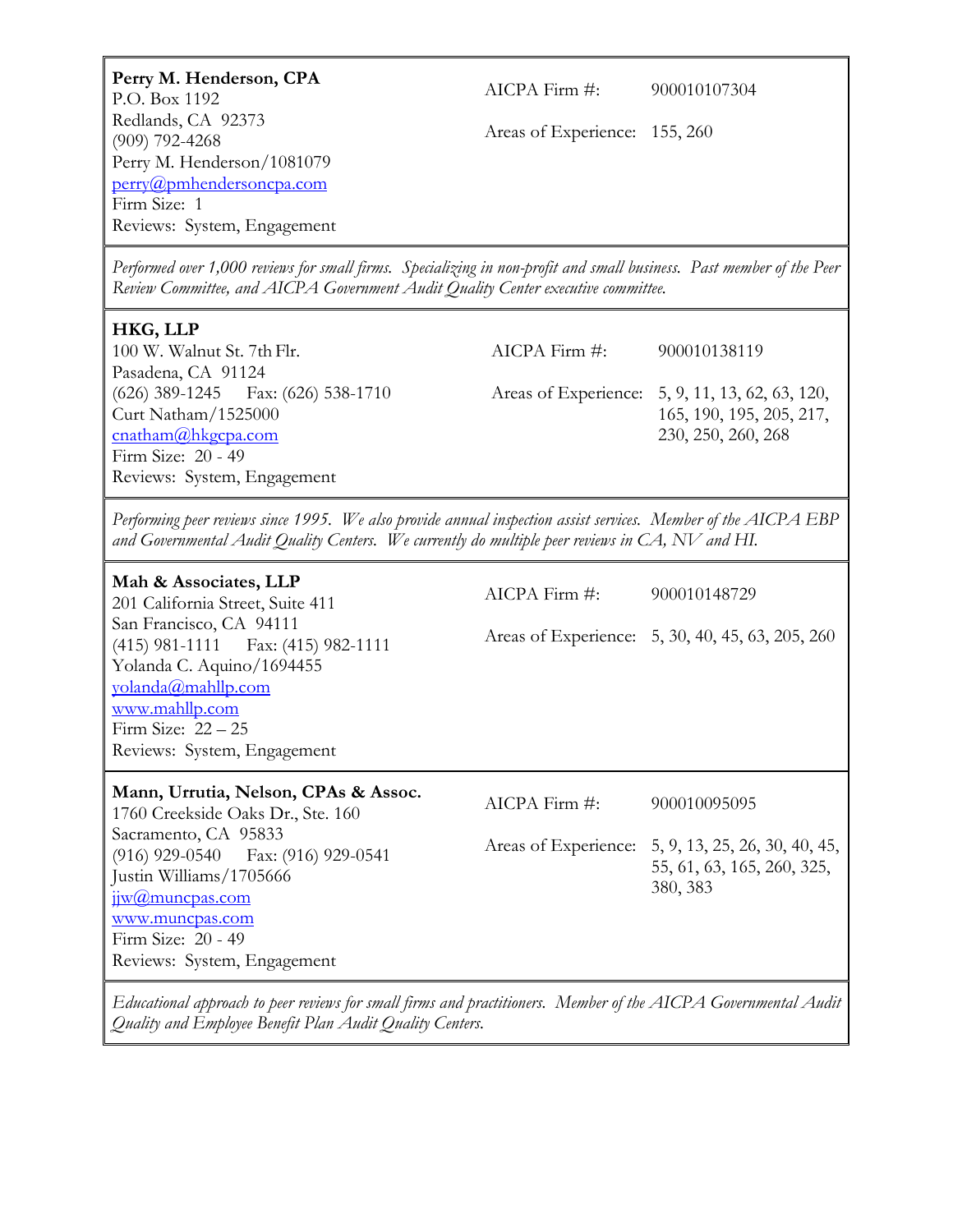| McGilloway, Ray, Brown & Kaufman,                                                                                                                                                                                                                                                         |                          |                                                                                            |
|-------------------------------------------------------------------------------------------------------------------------------------------------------------------------------------------------------------------------------------------------------------------------------------------|--------------------------|--------------------------------------------------------------------------------------------|
| <b>Accountants and Consultants</b>                                                                                                                                                                                                                                                        | $AICPA$ Firm $#$ :       | 900010097686                                                                               |
| 379 W. Market St<br>Salinas, CA 93901<br>$(831)$ 424-2737<br>Fax: (831) 424-7936<br>Patricia M. Kaufman/1680472<br>patriciak@mrbkcpa.com<br>www.mrbkcpa.com<br>Firm Size: 20 - 49<br>Reviews: System, Engagement                                                                          |                          | Areas of Experience: 5, 9, 13, 25, 30, 40, 45, 55,<br>110, 150, 218, 260, 325,<br>380, 383 |
|                                                                                                                                                                                                                                                                                           |                          |                                                                                            |
| Patricia Kaufman, CPA, CGMA is a current member of the California Peer Review Committee. Member of the AICPA<br>Governmental Audit Quality Center. Specializing in Non-profits (including Single Audits) and Government Audits.                                                           |                          |                                                                                            |
| Mead, Coley and Company CPA's<br>3333 S Brea Canyon Rd., Ste. 119                                                                                                                                                                                                                         | AICPA Firm #:            | 900010081457                                                                               |
| Diamond Bar, CA 91765<br>(909) 444-0252  Fax: (909) 864-7762<br>Jeffrey E. Mead/1094739<br>jeff@meadcoley.com<br>www.meadcoley.com<br>Firm Size: 2 - 5<br>Reviews: System, Engagement                                                                                                     | Areas of Experience: 260 |                                                                                            |
| Former member of the Peer Review Committee. Have performed peer reviews for 31 years. Informative and<br>educational reviews always offered.                                                                                                                                              |                          |                                                                                            |
| Lawrence R. Mitchell & Company, CPAs<br>880 Apollo Street, Ste. 140                                                                                                                                                                                                                       | AICPA Firm #:            | 900010139588                                                                               |
| El Segundo, CA 90245<br>(310) 563-1010 Fax: (310) 563-1011<br>Lawrence R. Mitchell, CPA/1554144<br>$larrow@$ <i>lrmcocpas.com</i><br>www.lrmcocpas.com<br>Firm Size: $6 - 10$<br>Reviews: System, Engagement                                                                              |                          | Areas of Experience: 5, 9, 13, 30, 40, 45, 50, 55,<br>155, 195, 210, 230, 260,<br>380, 383 |
| Current chair of the California Peer Review Committee and the AICPA Employee Benefit Plan and Government Audit<br>Quality Control Centers. We do our best to make the peer review process a rewarding and educational experience.                                                         |                          |                                                                                            |
| Navolio & Tallman, LLP                                                                                                                                                                                                                                                                    |                          |                                                                                            |
| 2121 N. California Blvd., Ste. 610<br>Walnut Creek, CA 94596                                                                                                                                                                                                                              | AICPA Firm #:            | 900004985170                                                                               |
| $(415)$ 956-1750<br>Fax: (415) 956-1001<br>Thomas J. Parry/1068936<br>tparry@ntllp.cpa<br>www.ntllp.cpa<br>Firm Size: $20 - 49$<br>Reviews: System, Engagement                                                                                                                            |                          | Areas of Experience: 9, 11, 30, 40, 45, 61, 62,<br>63, 230, 260, 268, 380,<br>390          |
| Thomas Parry is a past chair of the AICPA Peer Review Board and current member of the CA Peer Review<br>Committee, AICPA Peer Review Board Oversight Task Force and Practice Monitoring Task Force for Employee<br>Benefit Plans and Auditing Standards Board Quality Control Task Force. |                          |                                                                                            |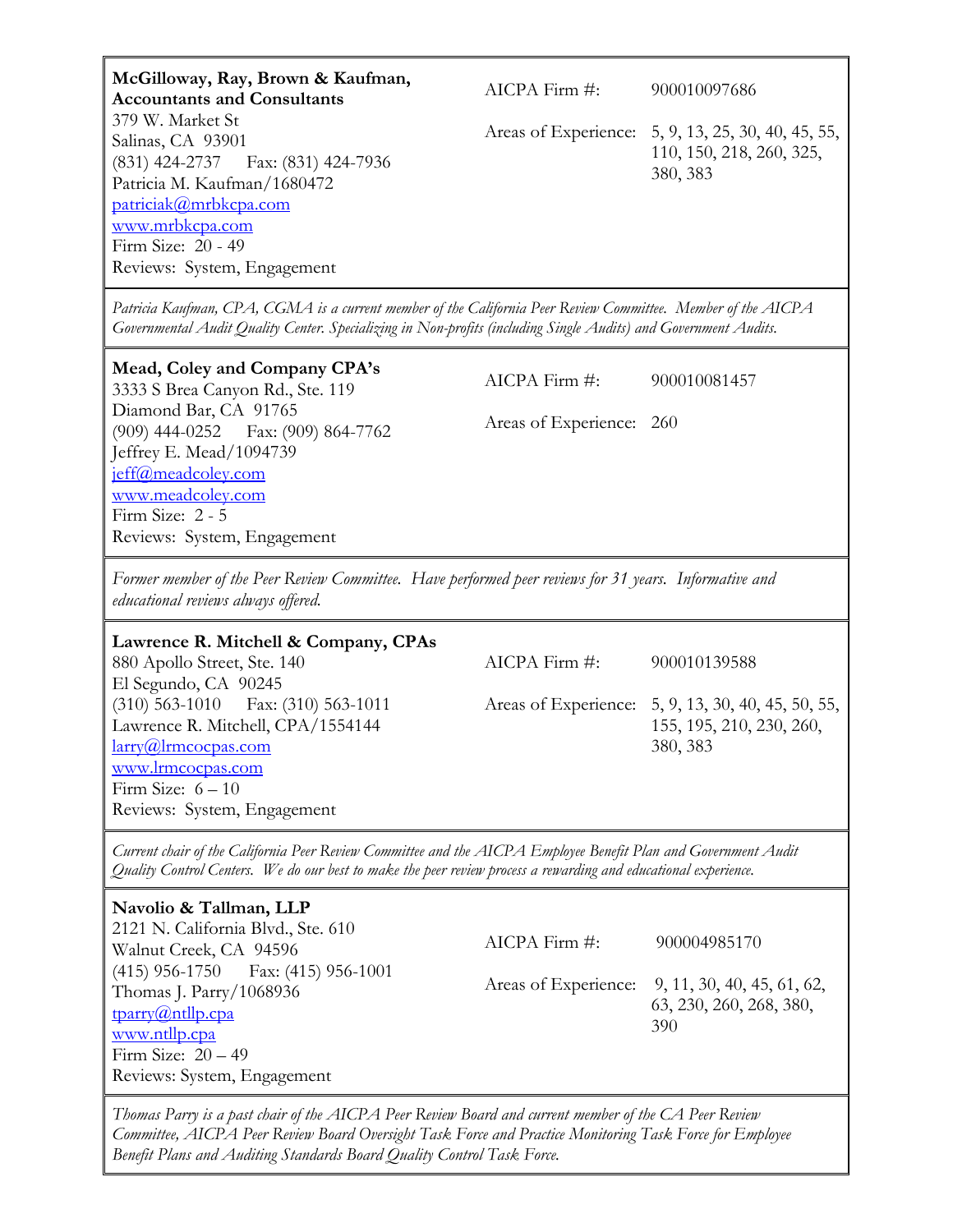| Palm Accountancy, Inc.<br>3108 Ponte Morino Dr, Ste. 140<br>Cameron Park, CA 95682<br>(530) 677-3618 Fax: (530) 677-3619<br>David A. Palm/1107206<br>dave@palmaccounting.com<br>www.palmaccounting.com<br>Firm Size: 2 - 5<br>Reviews: Engagement         | AICPA Firm #:                                          | 900005152075<br>Areas of Experience: 30, 40, 45, 165, 260, 268                          |
|-----------------------------------------------------------------------------------------------------------------------------------------------------------------------------------------------------------------------------------------------------------|--------------------------------------------------------|-----------------------------------------------------------------------------------------|
| Experienced local firm reviewer since 1989.                                                                                                                                                                                                               |                                                        |                                                                                         |
| Perry Hay LLP<br>30700 Russell Ranch Rd., Ste. 280<br>Westlake Village, CA 91362<br>$(818)$ 444-1222<br>Cell: (805) 889-7382<br>David C. Papotta/1678525                                                                                                  | $AICPA$ Firm $#$ :                                     | 900007493436<br>Areas of Experience: 11, 110, 115, 155, 165,<br>185, 205, 260, 380, 403 |
| cpa4success@hotmail.com<br>www.perryhay.com<br>Firm Size: 11 - 19<br>Reviews: System, Engagement                                                                                                                                                          |                                                        |                                                                                         |
| Affordable priced seasoned practitioner with over 20 years of audit experience and quality control monitoring for local<br>firms. Assisting clients in a wide array of industries.                                                                        |                                                        |                                                                                         |
| Price, Paige & Company, AC<br>570 N. Magnolia Ave., Ste. 100<br>Clovis, CA 93611<br>(559) 299-9540 Fax: (559) 299-2344<br>Fausto Hinojosa/1582268<br>$f$ austo $\omega$ ppcpas.com<br>www.ppcpas.com<br>Firm Size: 20 - 49<br>Reviews: System, Engagement | AICPA Firm #:                                          | 900010070349<br>Areas of Experience: 5, 9, 13, 110, 260, 325                            |
| Over 25 years of Government, Not-for-Profit and Single Audit experience. Former chair of State Board of                                                                                                                                                   |                                                        |                                                                                         |
| Rose, Snyder & Jacobs, LLP<br>15821 Ventura Blvd., Ste. 490<br>Encino, CA 91436<br>$(818)$ 461-0600<br>Fax: (818) 461-0610<br>Stephane Vachon/1659764<br>$s$ vachon $(a)$ rsjcpa.com<br>Firm Size: $20 - 49$<br>Reviews: System, Engagement               | AICPA Firm #:<br>Areas of Experience: 9, 210, 260, 380 | 900010099503                                                                            |
| Current member of the California Peer Review Committee. Constructive approach to peer review.                                                                                                                                                             |                                                        |                                                                                         |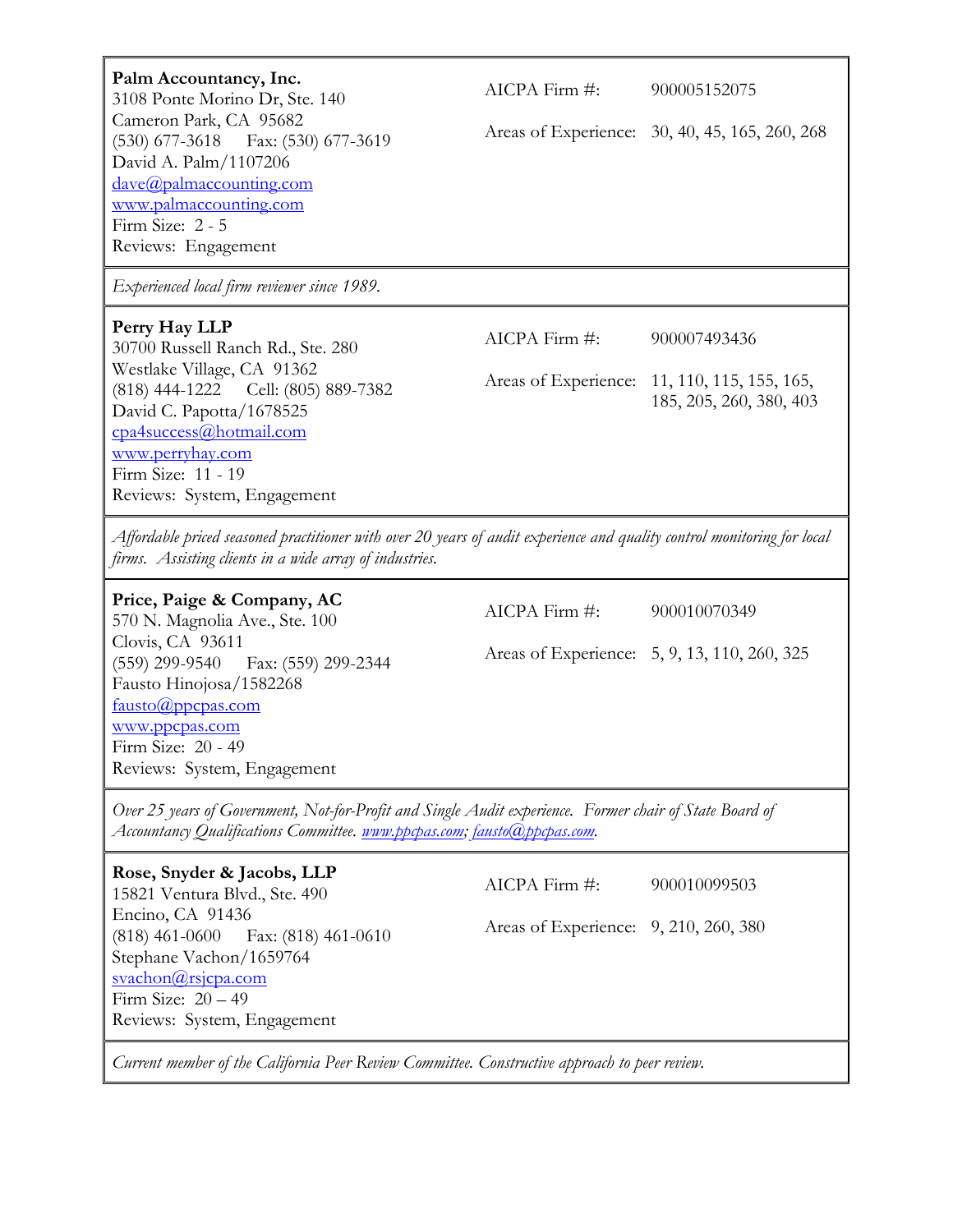| Spafford & Landry, Inc.<br>P.O. Box 8847<br>Redlands, CA 92375<br>(909) 792-1852   Fax: (909) 792-2015<br>Patrick D. Spafford/1643022<br>pat@spaffordlandry.com<br>www.spaffordlandry.com<br>Firm Size: $2-5$<br>Reviews: System, Engagement | AICPA Firm #:                                         | 900010146941<br>Areas of Experience: 5, 9, 13, 25, 26, 30, 40, 45,<br>55, 110, 165, 260, 325,<br>380, 383 |
|----------------------------------------------------------------------------------------------------------------------------------------------------------------------------------------------------------------------------------------------|-------------------------------------------------------|-----------------------------------------------------------------------------------------------------------|
| Experienced in system reviews. Specializing in single audits, and governmental and non-profit audits.                                                                                                                                        |                                                       |                                                                                                           |
| Suchan & Assoc, An Accountancy Corp.<br>8588 Utica Avenue #100<br>Rancho Cucamonga, CA 91730<br>(909) 781-6443 Fax: (909) 476-7390<br>Michele A. Suchan/4883821<br>michele@suchancpa.com                                                     | AICPA Firm #:<br>Areas of Experience: 5, 13, 195, 260 | 900005790322                                                                                              |
| www.suchancpa.com<br>Firm Size: 2 - 5<br>Reviews: System, Engagement                                                                                                                                                                         |                                                       |                                                                                                           |
| <b>Adelle Torres</b><br>21085 Pennington Lane                                                                                                                                                                                                | AICPA Firm #:                                         | 900010120739                                                                                              |
| Trabuco Canyon, CA 92679<br>(925) 819-1953 Fax: (714) 707-4294<br>Adelle Torres/13943<br>adelletorres@msn.com<br>Firm Size: 1<br>Reviews: System, Engagement                                                                                 |                                                       | Areas of Experience: 5, 13, 155, 222, 260, 380                                                            |
| Friendly educational approach. Focus on small firms and sole practitioners. Extensive experience with audits<br>(NPOs, Single Audits CIRA, EBP, HUD), agreed upon procedures, compilations and reviews. Reasonable fees.                     |                                                       |                                                                                                           |
| James L. Ulvog, CPA<br>8780 19th Street, Ste. 305                                                                                                                                                                                            | AICPA Firm #:                                         | 900010152582                                                                                              |
| Alta Loma, CA 91701-4608<br>$(909)$ 296-1487<br>Fax: (888) 958-2407<br>James L. Ulvog/1142295<br>james@ulvogcpa.com<br>www.ulvogcpa.com<br>Firm Size: 1<br>Reviews: System, Engagement                                                       | Areas of Experience: 9, 30, 40, 45, 260               |                                                                                                           |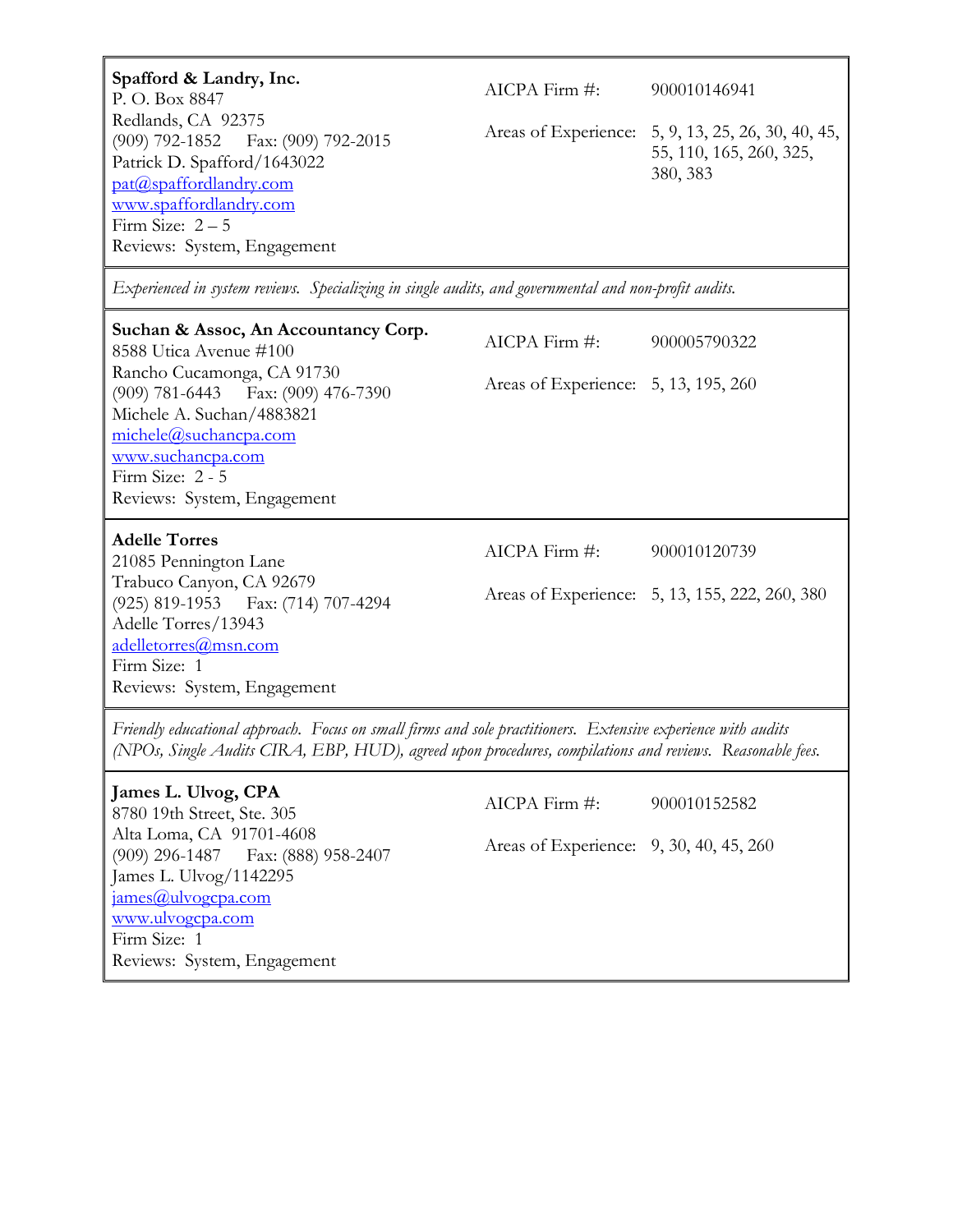| <b>Wheeler Accountants, LLP</b><br>1475 Saratoga Ave. Ste. 100<br>San Jose, CA 95129<br>$(408)$ 252-1800<br>Fax: (408) 252-1875<br>Michael J. Bryant/5403830<br>michael.bryant@wheelercpa.com<br>www.wheelercpa.com<br>Firm Size: $6-10$<br>Reviews: System, Engagement | $AICPA$ Firm $\#$ :<br>Areas of Experience: 5, 9, 13, 165, 260 | 900001155659                                                            |
|-------------------------------------------------------------------------------------------------------------------------------------------------------------------------------------------------------------------------------------------------------------------------|----------------------------------------------------------------|-------------------------------------------------------------------------|
| Michael Bryant takes a constructive and educational approach. Also available to assist with annual monitoring,<br>Willing to travel as needed. Member of AICPA GAQC.                                                                                                    |                                                                |                                                                         |
| Kevin Wong, CPA<br>301 E. Foothill Blvd. Ste. 202<br>Arcadia, CA 91006<br>$(626)$ 247-4339 Fax: $(626)$ 387 - 7236<br>Kevin Wong/7816508<br>kevin@kevinwongcpa.com<br>www.kevinwongcpa.com<br>Firm Size: 1<br>Reviews: Engagement                                       | AICPA Firm #:<br>Areas of Experience: 9, 30, 260               | 900007818803                                                            |
| Wright, Ford, Young & Co.<br>16140 Sand Canyon Ave.<br>Irvine, CA 92618<br>$(949)$ 910-0150<br>Cynthia M. LeBerthon/4353009<br>cleberthon@cpa-wfy.com<br>www.cpa-wfy.com<br>Firm Size: $50-99$<br>Reviews: System, Engagement                                           | AICPA Firm #:                                                  | 900010094538<br>Areas of Experience: 5, 222, 260, 380, 383, 390,<br>403 |
| Former chair and current member of the California Peer Review Committee. Member of the AICPA Governmental<br>Audit Quality and Employee Benefit Plan Audit Quality Centers.                                                                                             |                                                                |                                                                         |
| Wu, Liang & Huang, CPAs, LLP<br>10050 Garvey Avenue, Ste. 207<br>El Monte, CA 91733-2093<br>$(626)$ 579-1275<br>Fax: (626) 579-1276<br>Jerry Huang/1578052<br>jerry@wlhcpas.com                                                                                         | AICPA Firm #:<br>Areas of Experience: n/a                      | 900010099891                                                            |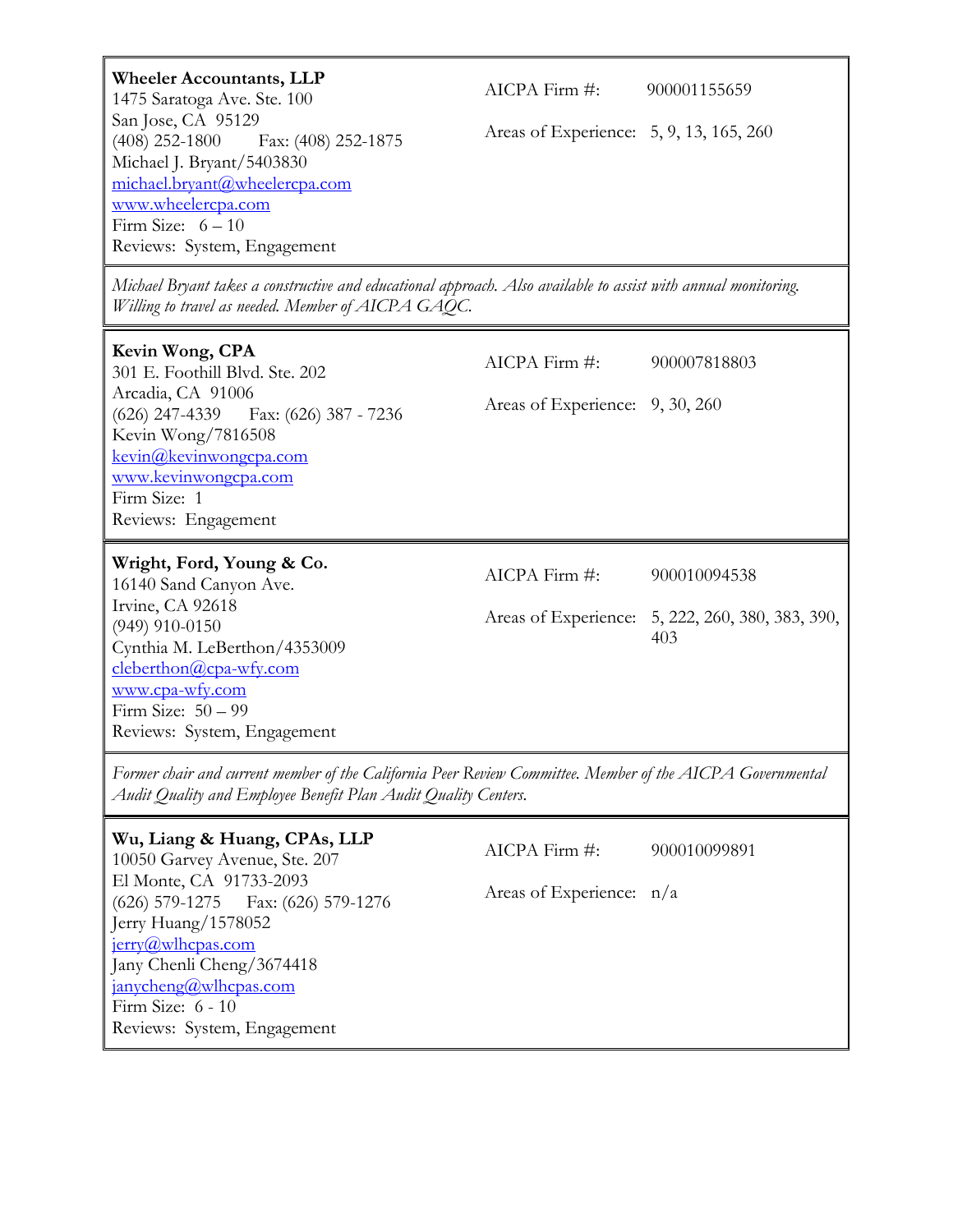|                                                                                                                                                                                                                                                                          | Arizona                                             |                                                                                                                  |
|--------------------------------------------------------------------------------------------------------------------------------------------------------------------------------------------------------------------------------------------------------------------------|-----------------------------------------------------|------------------------------------------------------------------------------------------------------------------|
| <b>Evers Robinson Ltd</b><br>5333 N 7th Street, Suite C121<br>Phoenix, AZ 85014<br>$(602)$ 230-9480 Fax: $(602)$ 230-9570<br>Joe Evers/1045527<br>loe@eversrobinson.com<br>Firm Size: $2-5$<br>Reviews: System, Engagement                                               | AICPA Firm #:<br>Areas of Experience: 380, 390, 403 | 900010109048                                                                                                     |
| Member EBPAQC, current member of CA Peer Review Committee, former member of AZ Peer Review Oversight<br>Committee.                                                                                                                                                       |                                                     |                                                                                                                  |
| Heidenreich & Heidenreich, CPAs, PLLC<br>10201 S. 51st St., Ste. 170                                                                                                                                                                                                     | $AICPA$ Firm $#$ :                                  | 900010117486                                                                                                     |
| Phoenix, AZ 85044<br>Fax: (480) 785-4619<br>$(480)$ 704-6301<br>Suzanne Heidenreich/1115716<br>suzanne@hhcpasAZ.com<br>Mark Heidenreich/1115109<br>mark@hhcpasAZ.com<br>Candace Given/6553502<br>candace@hhcpasAZ.com<br>Firm Size: $2-5$<br>Reviews: System, Engagement |                                                     | Areas of Experience: 5, 9, 25, 155, 260, 325,<br>380                                                             |
| Have performed peer reviews since 1999 with emphasis on small to medium sized firms. Member of the<br>Governmental and Employee Benefit Plan Audit Quality Centers. Perform reviews in various states.                                                                   |                                                     |                                                                                                                  |
| Heinfeld, Meech & Co. P.C.<br>10120 N. Oracle Road                                                                                                                                                                                                                       | AICPA Firm #:                                       | 900010101495                                                                                                     |
| Tucson, AZ 85704<br>$(623)$ 237-7940<br>Cell: (520) 275-3135<br>Brittney Williams/5668175<br>brittney.williams@heinfeldmeech.com<br>www.heinfeldmeech.com<br>Firm Size: 45+<br>Reviews: System, Engagement                                                               |                                                     | Areas of Experience: 9, 13, 25, 26, 27, 30, 40,<br>45, 50, 55, 61, 62, 63, 85,<br>99, 150, 260, 320, 325,<br>380 |

*Experts in governmental audit engagements including extensive experience with Single Audits and School districts. Peer Reviewers hold positions with AICPA GAQC EC and AICPA State and Local Government Expert panel and enjoy educating firms on how to improve documentation. We look forward to hearing from you.*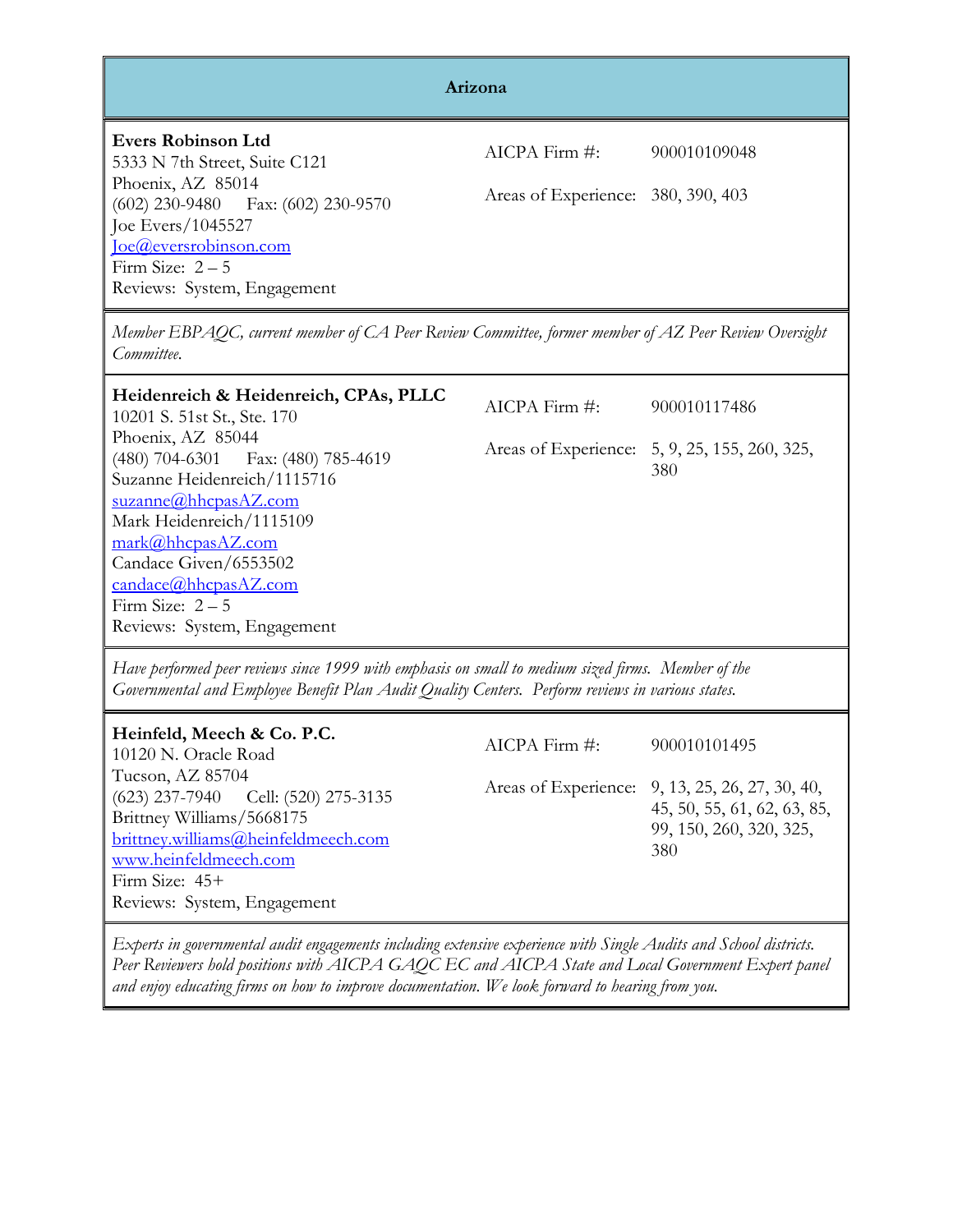| Roy C. Hichens, CPA<br>3145 E. Chandler Blvd. Ste. 110, #435<br>Phoenix, AZ 85048<br>$(480)$ 626-9261<br>Roy C. Hichens/5482438<br>roy.hichens@rchcpa.net<br>Firm Size: 1<br>Reviews: System, Engagement         | AICPA Firm #:<br>Areas of Experience: | 900255348120<br>5, 9, 110, 155, 260, 325,<br>380                                                                    |
|------------------------------------------------------------------------------------------------------------------------------------------------------------------------------------------------------------------|---------------------------------------|---------------------------------------------------------------------------------------------------------------------|
| Regier Carr & Monroe, LLP, CPAs<br>4801 E. Broadway Blvd., Ste. 501<br>Tucson, AZ 85711-3648<br>$(520)$ 624-8229<br>Fax: (520) 884-1102<br>Susan M. Vos/2450741<br>$s\nu$ os @rcmllp.com<br>rcmtucson@rcmllp.com | AICPA Firm #:                         | 900003626562<br>Areas of Experience: 5, 9, 11, 13, 25, 26, 30, 40,<br>45, 50, 55, 61, 62, 63, 260,<br>380, 383, 390 |
| Firm Size: 20 - 30<br>Reviews: System, Engagement                                                                                                                                                                |                                       |                                                                                                                     |
| Susan M. Vos has non-profit and Uniform Guidance audit experience. Additionally, she has limited-scope 401(k),<br>403 (b) and Defined Benefit Plan audit experience.                                             |                                       |                                                                                                                     |
| Kevin D. Smith, CPA, PLLC<br>16628 South 25th Street                                                                                                                                                             | AICPA Firm #:                         | 900003626562                                                                                                        |
| Phoenix, AZ 85048<br>$(480)$ 813-5777<br>Fax: (480) 813-5689<br>Kevin D. Smith/2320229<br>kevin@kevindsmithcpa.com<br>www.kevindsmithcpa.com<br>Firm Size: 1<br>Reviews: System, Engagement                      | Areas of Experience:                  | 260, 380                                                                                                            |
| Member of the Employee Benefit Plan Audit Quality Center. Member of the California Society of CPAs Peer<br>Review Committee,                                                                                     |                                       |                                                                                                                     |

| Colorado                                                                                                                                                                                                             |                                                |              |  |  |
|----------------------------------------------------------------------------------------------------------------------------------------------------------------------------------------------------------------------|------------------------------------------------|--------------|--|--|
| Marcia J. Hein, CPA<br>5922 Bromborough Dr.<br>Windsor, CO 80550<br>$(970)$ 775-7332<br>Marcia J. Hein/1141590<br>$\frac{\text{macro}(a)}{\text{min}-\text{cpa.com}}$<br>Firm Size: 1<br>Reviews: System, Engagement | $AICPA$ Firm $#$ :<br>Areas of Experience: 260 | 900010155807 |  |  |
| Performing reviews since 1986, specializing in small firms.                                                                                                                                                          |                                                |              |  |  |